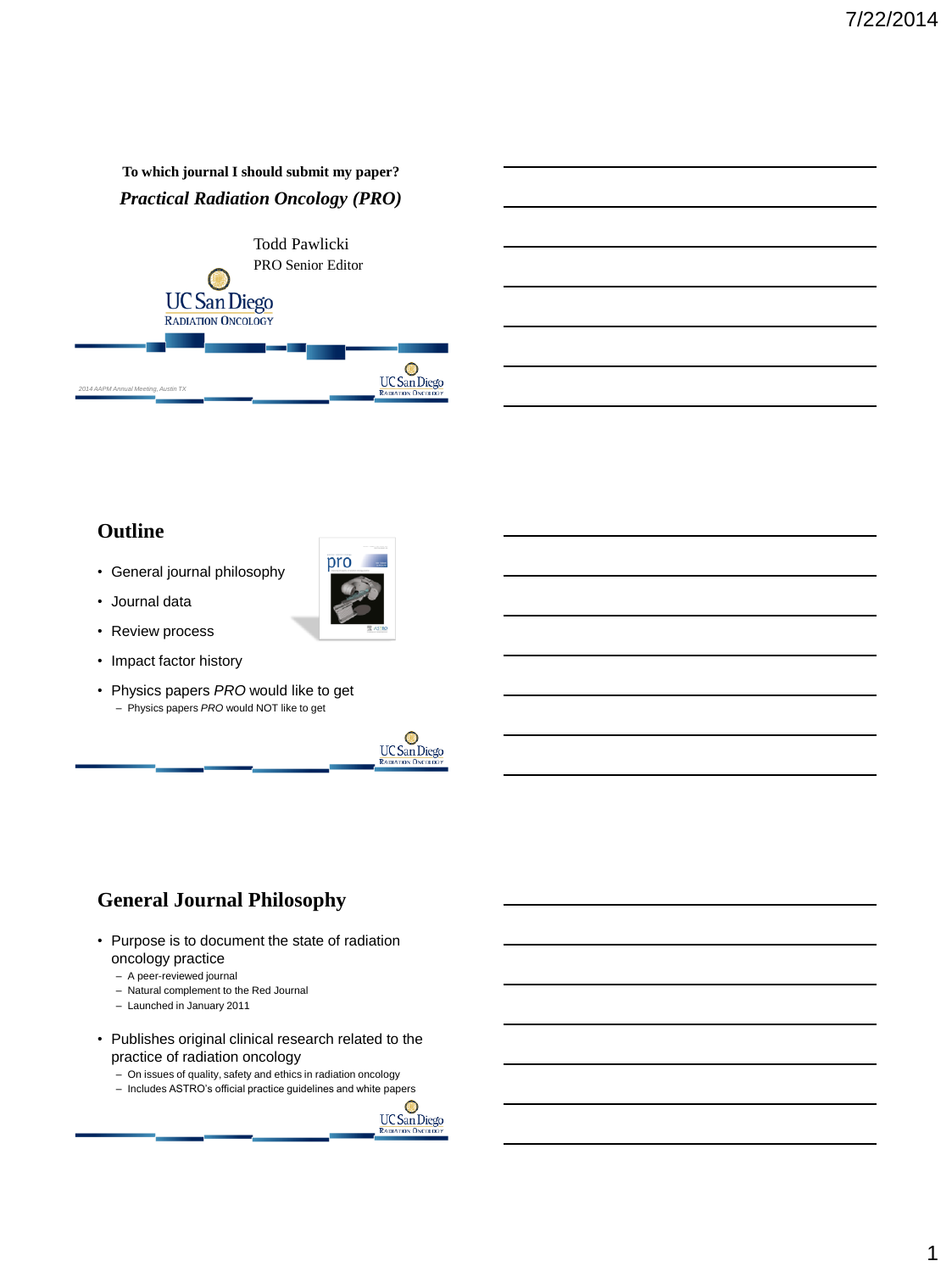- A review of safety, quality management, and practice guidelines for high-dose-rate brachytherapy: Executive summary<br>Bruce R. Thomadsen, Beth A Eridson, Patricia J. Elfel, I-Chow Hsu, Rakesh R. Patel, Daniel G. Peterelt, Be Preview | Abstract | Full-Text HTML | PDF | Supplem
- E Enhancing the role of case-oriented peer review to improve quality and safety in radiation oncology: Executive summary<br>Lawrence B. Maria, Robert D. Adams, Todd Pasicki, Abert L. Bumberg, David Hoopes, Michael D. Brundage tical Radiation Oncology, Vol. 3, Issue 3, p<br>ew | Abstract | Full-Text HTML | PDF | Suppl
- | Quality and safety considerations in stereotactic radiosurgery and stereotactic body radiation therapy: Executive summary<br>Timoty), 0.solegy\_James M. Bater, Stariey H. Benedict. Benedict A. Frasss, Brian Kavanagh, Curis
- 
- Safety considerations for IGRT: Executive summary<br>David A. affay, Kaja M. Langen, Gisaa Mageras, Laura A Davion, Di Yan, Robert Adams EdD, Arno J. Mundt, Benedik Fraass<br>Practical Radiation Oncology, Vol. 3. Issue 3. p157–1
- Safety considerations for IMRT: Executive summary<br>Jean M. Moran, Melanie Dempery, Avanami Elektron, Benedick A. Frasss, James M. Galvin, Geoffrey S. Rbolt, Lawrence B. Marks<br>Practical Radiation Oncology, Vol. 1, Issue 3, p Preview | Abstract | Full-Text HTML | PDF | Suppler intal Materials



# **General Journal Philosophy**

- Education aspect
- Provides background for those in training and continuing education for practitioners
	- Discussion and illustration of new techniques
	- Evaluation of current practices
	- Publication of case reports
- Strives to provide its readers content that emphasizes knowledge "with a purpose"

 $\overline{UC}$ San Diego **RADIATION ONCOR** 

## **Journal Data**

- Numbers of papers received
	- About 300 received in 2013 (medical and technical)
	- About 25 manuscripts per month
- About 40% are revise/accept
- About 60% are decline/reject

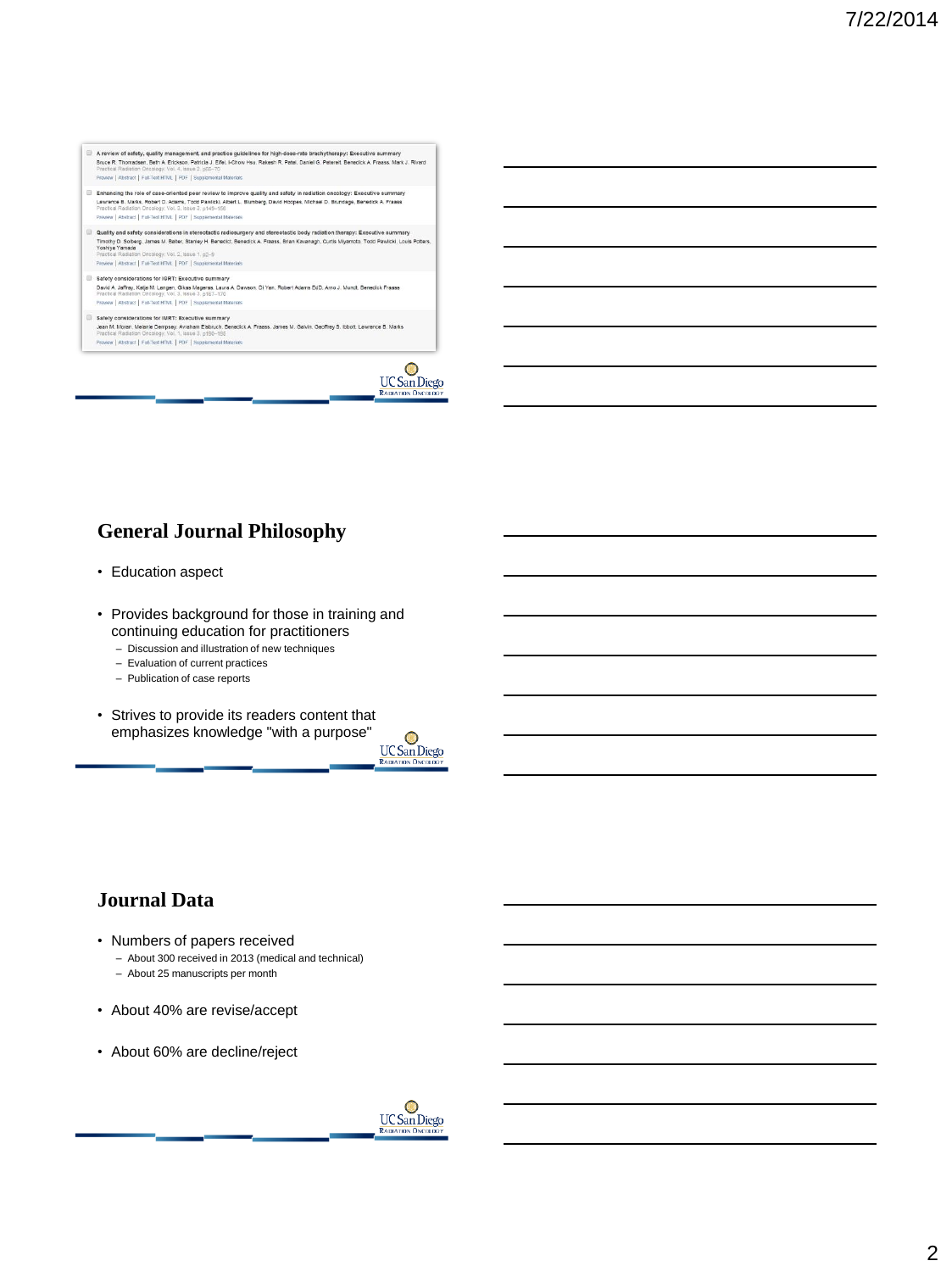#### **Review Process**

- Double-blind review process
	- Authors do not know the identities of the reviewers
	- Reviewers do not know the identities of the authors
- Senior Editors select external reviewers
	- 2 per manuscript although can be more
	- Reviewers come from a database of experts
	- Can people with domain expertise but not in the database



# **Review Process**

- The Senior Editor assigned to the manuscript
	- Reads all reviews
	- Add comments as necessary
	- Forwards recommendation to the Editor-in-Chief
- The Editor-in-Chief approves all accept and reject decisions



#### **Review Process**

#### • Reject

- The editors did not select your manuscript for publication
- Unacceptable/Major Revision
	- The editors felt that your article contained information of potential importance but a number of major issues were raised
	- Revised and resubmitted within 2 months after the decision
- Acceptable/Minor Revisions
	- The editors found your manuscript potentially acceptable for publication
	- provided you make some minor adjustments. – Revised and resubmitted within 1 month after the decision
- Accepted

– The editors selected your manuscript for publication

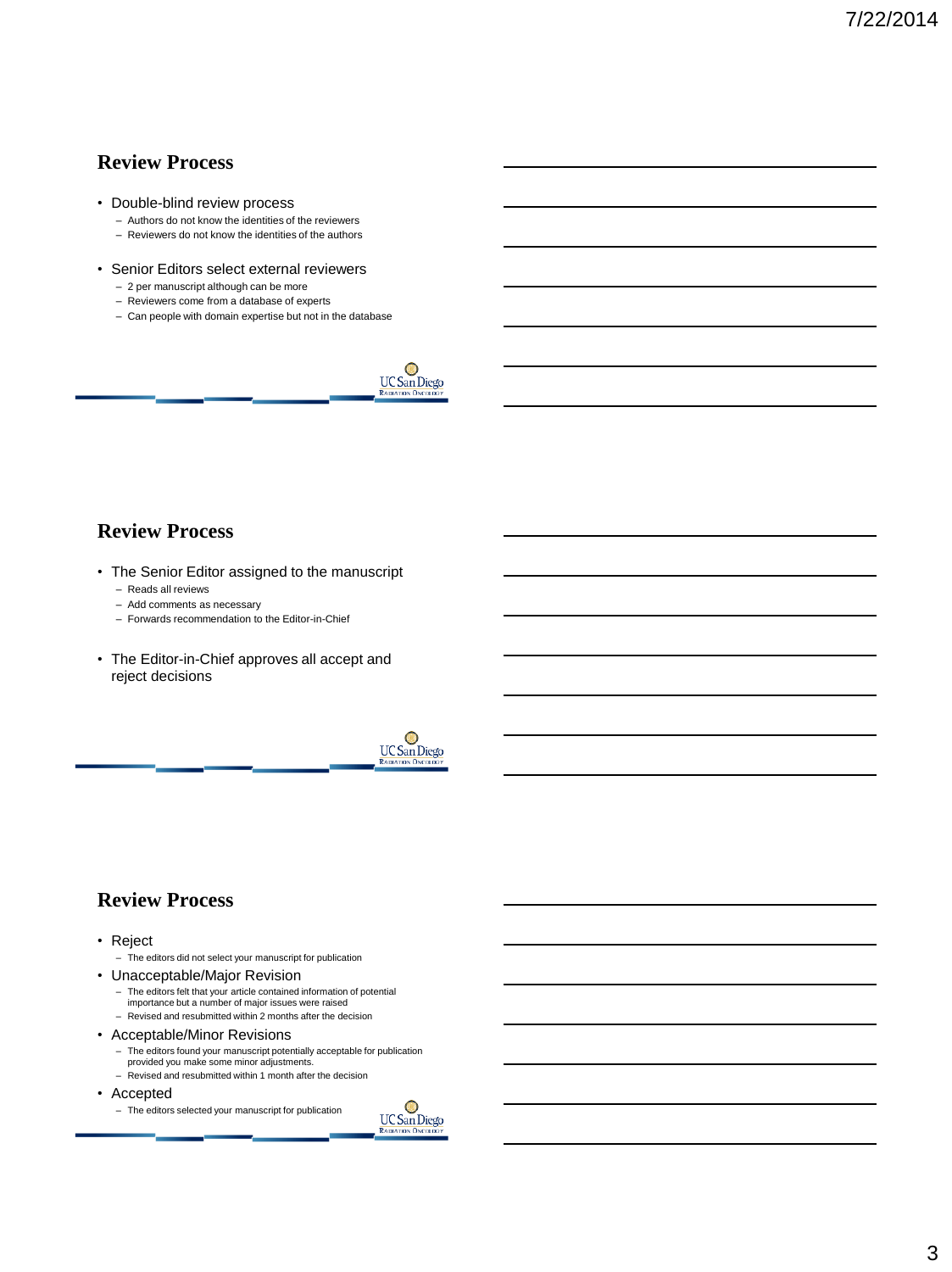

# **Impact Factor History**

- *PRO* does not have an impact factor yet
- Other resources about journal relevance – http://journalinsights.elsevier.com/journals/1879-8500



#### **SNIP/IPP**

| 2013 | <b>SNIP</b><br>0.488 | <b>Citations</b><br>77 | <b>Papers</b><br>100 |               |
|------|----------------------|------------------------|----------------------|---------------|
| 2012 | 0.955                | 27                     | 35                   | <b>PRO</b>    |
|      | <b>SNIP</b>          | <b>Citations</b>       | Papers               |               |
| 2013 | 1.888                | 9846                   | 2369                 |               |
| 2012 | 2.038                | 8927                   | 2040                 | <b>IJROBP</b> |
| 2011 | 1.779                | 8012                   | 1963                 |               |
| 2010 | 1.74                 | 8455                   | 1951                 |               |
| 2009 | 1.757                | 8058                   | 1944                 |               |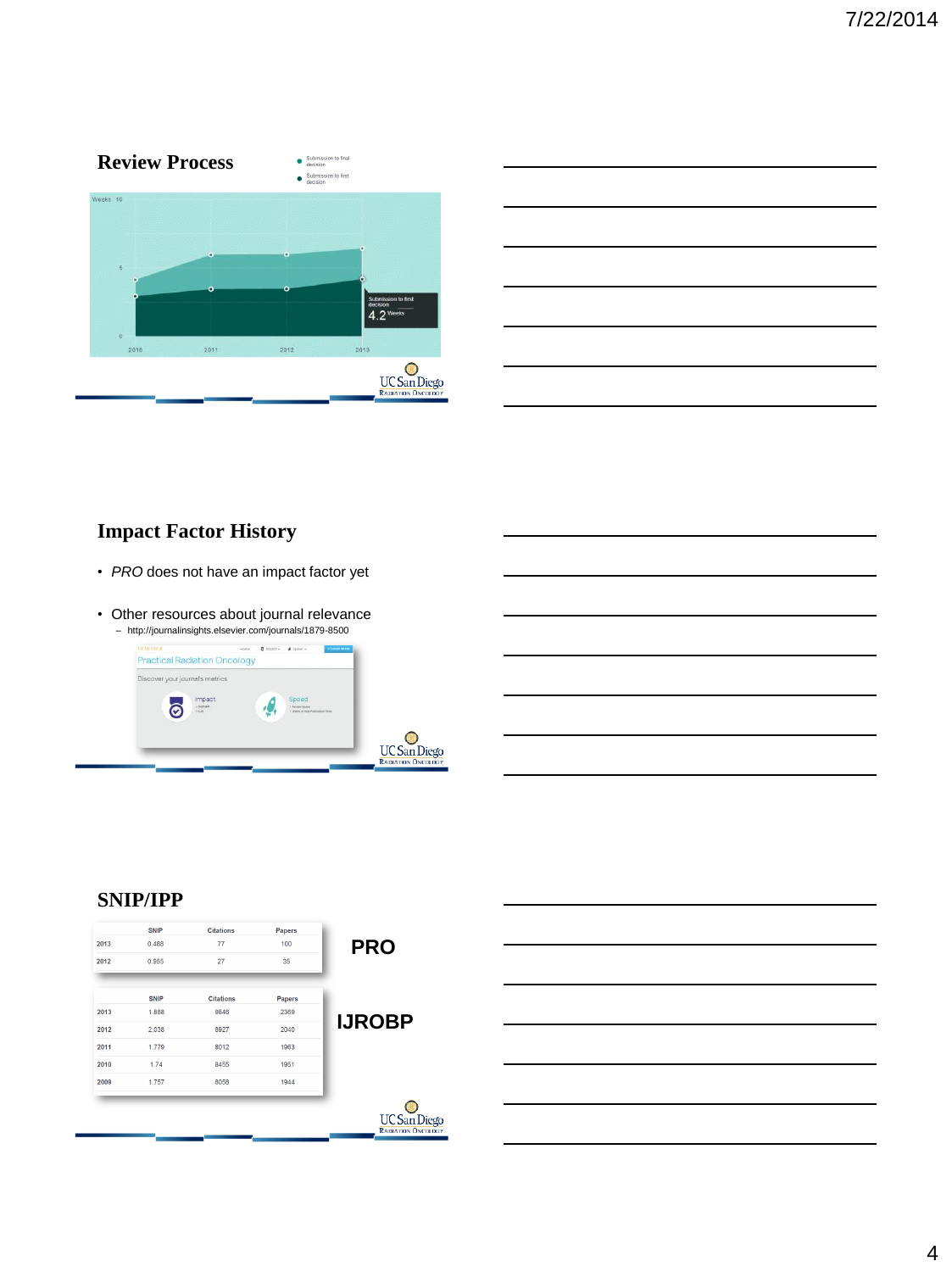#### **SJR**

| 2013 | <b>SJR</b><br>0.771 | <b>PRO</b>                                       |
|------|---------------------|--------------------------------------------------|
| 2012 | 0.538               |                                                  |
|      | <b>SJR</b>          |                                                  |
| 2013 | 2.86                | <b>IJROBP</b>                                    |
| 2012 | 2.628               |                                                  |
| 2011 | 2.236               |                                                  |
| 2010 | 2.508               |                                                  |
| 2009 | 2.31                |                                                  |
|      |                     | <b>UC</b> San Diego<br><b>RADIATION ONCOLOGY</b> |

# **Papers** *PRO* **would like to get**

- Articles that focus on imaging, simulation, treatment planning, immobilization, organ motion
- Articles devoted to professionalism, biomedical ethics and practice management
- Interesting case reports with pedagogical merit and other practical issues



# **Papers** *PRO* **would like to get**

- "Quality Corner" section focusing on patient safety, quality measurement, or quality improvement initiatives
- "Point/Counterpoint" section with opposing expert views on current topics and controversies

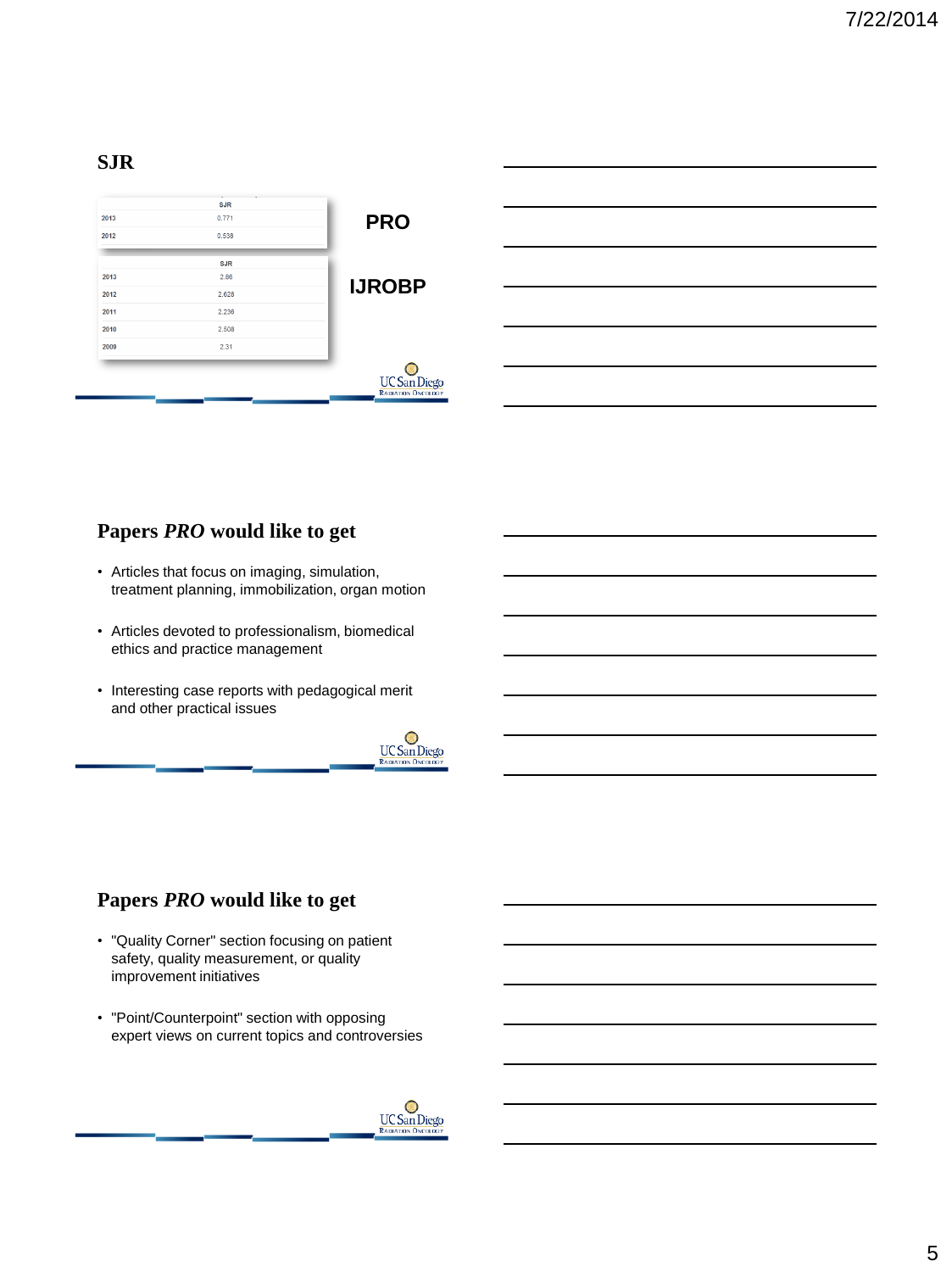# **Papers** *PRO* **would NOT like to get**

- Basic science research
- Papers that were rejected from other journals – e.g., *Med Phys* or *Int J Radiat Oncol Biol Phys*
	- At least not without review and appropriate modification of the presentation and emphasis



#### **Miscellaneous Information**

- No fee for publishing a subscription article
- Authors pay USD \$1800 publishing an open access article
	- Open access articles will be immediately and permanently free for everyone to read and download from ScienceDirect
- Indexed in MEDLINE
	- Since January 2014
	- All earlier papers are searchable within PubMed